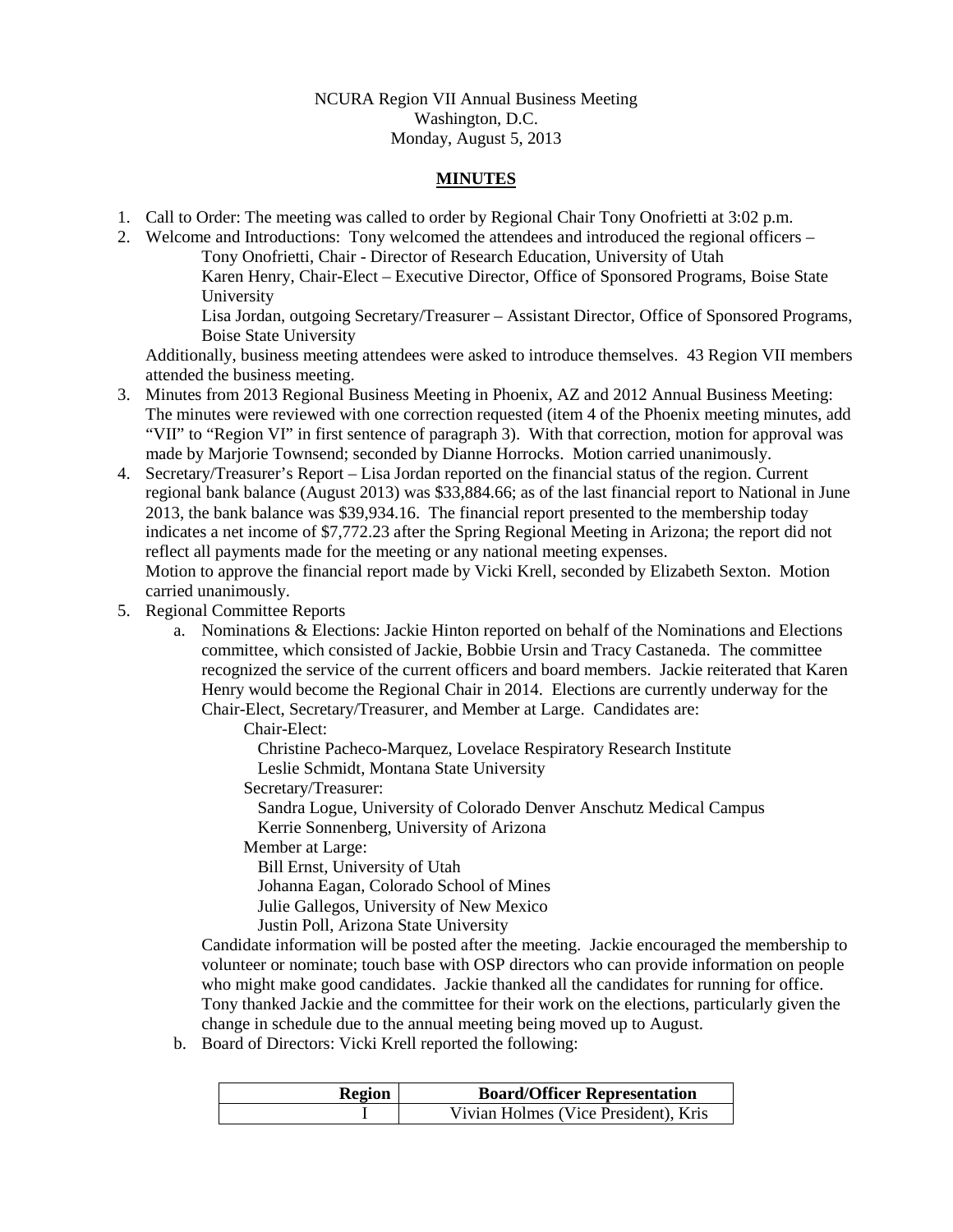|    | Monahan                             |
|----|-------------------------------------|
| Н  | Anne Albinak, Dennis Paffrath       |
| Ш  | Michele Vazin, Tony Ventimiglia     |
| IV | Bob Andresen (Treasurer), David     |
|    | Lynch, Dave Richardson, Sue Rivera  |
|    | Jim Casey, Marianne Woods           |
| VI | Pat Hawk (President), Bruce Morgan, |
|    | Dan Nordquist (Immediate Past       |
|    | President), Lillie Ryans-Culclager, |
|    | Georgette Sakumoto (Secretary)      |
|    | Vicki Krell, Denise Wallen          |

**Professional Development Committee Chair and Vice-Chair:** Kallie Firestone (Region I) and Brenda Kavanaugh (Region II)

**Nominating and Leadership Development Committee Chair and Vice-Chair:** Diane Barrett (Region IV) and Michelle Powell (Region III)

**Financial Management Committee Chair:** Bob Andresen (Region IV)

## **At the meeting:**

- 1. Acknowledge, introduce, and thank the national office staff member in attendance.
- 2. Share the number of total NUCRA members at that point in time, and the number from the region. 7,163 total members:
	- Region  $1 = 959$
	- Region  $2 = 1546$
	- Region  $3 = 1568$
	- Region  $4 = 1232$
	- Region  $5 = 627$
	- Region  $6 = 1008$
	- Region  $7 = 378$
	- International= 113
- 3. NCURA had its own "March Madness" with the historic "back to back" Financial Research Administrators Conference and the Pre-Award Research Administration Conference, held March 10-15 in New Orleans. The FRA Co-chairs were Dennis Paffrath (Region II) and Pat Fitzgerald (Region I) while the PRA Co-chairs were Christa Johnson (Region IV) and Toni Shaklee (Region V). Attendance for each conference was 1,100 and 600, respectively. Vivian is in the process of selecting co-chairs for the 2014 FRA and PRA Conferences.
- 4. NCURA Executive Leadership Program class of 2012 is: Erica Gambrell, The University of Alabama, Region III; Rosemary Madnick, Los Angeles Biomedical Research Institute, Region VI; Jeremy Forsberg, The University of Texas at Arlington, Region V; Rick Smiley, East Carolina University, Region III; Kirsten Yehl, Northwestern University, Region IV; and Carolyn Elliott‐Farino, Kennesaw State University, Region III.
- 5. One of NCURA's "new beginnings" is our "Sponsored Research Administration: A Guide to Effective Strategies and Recommended Practices". This is a publication that was previously jointly managed by NCURA and AIS, but is now under the NCURA umbrella. Marc Schiffman has taken on editorship duties for NCURA, and Tara Bishop and Kathleen Larmett are also working with the PDC to update and refresh the publication. Also once again under the NCURA publishing umbrella is "Regulation and Compliance" a compendium of regulations and certifications applicable to sponsored programs compiled and edited by NCURA member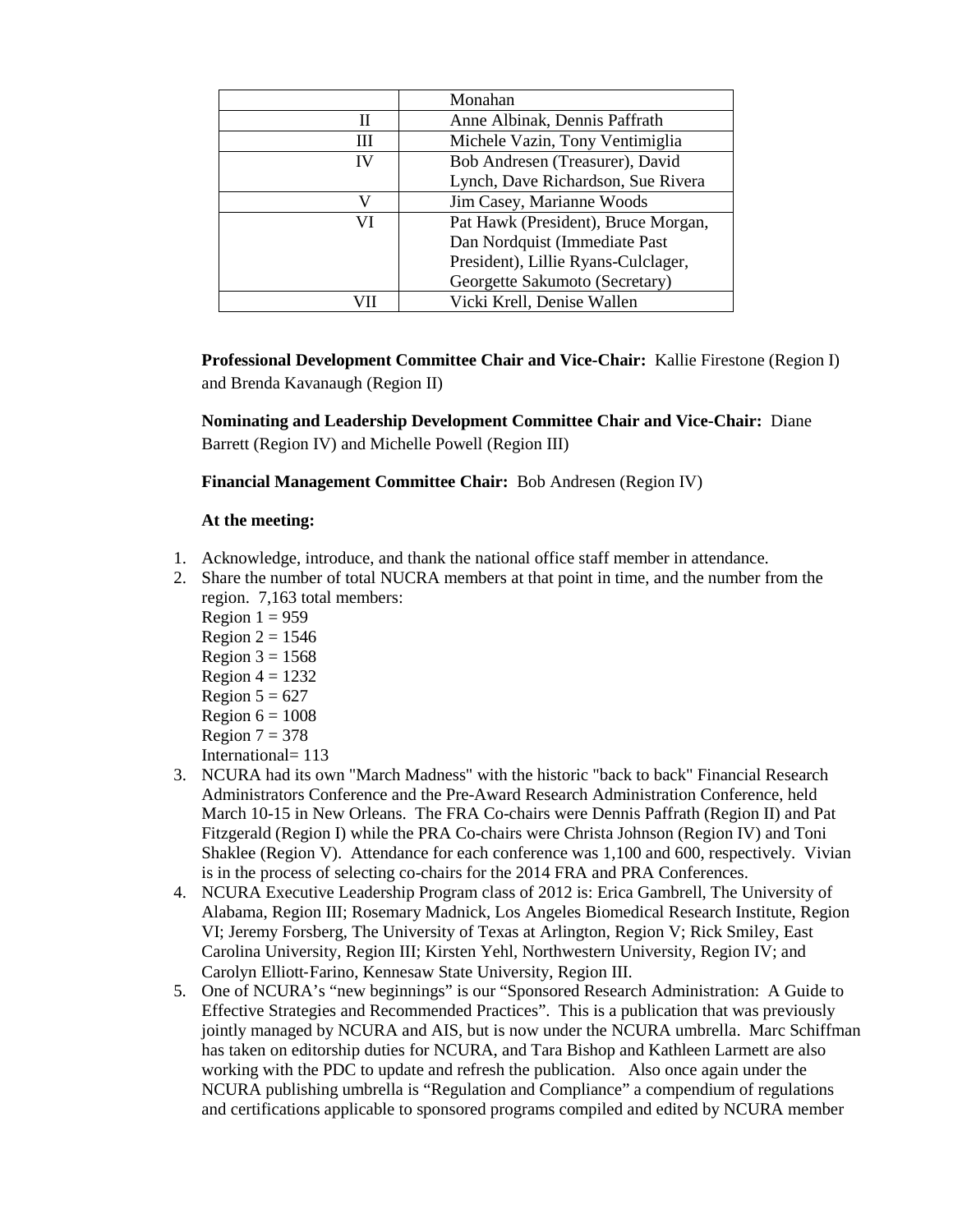Jane Youners, Assistant Vice President for Research Administration at the UT Health Science Center at San Antonio.

- 6. You might not know that NCURA is a "sub-recipient" in its own right! NCURA was part of a proposal submission to the European Commission, and our proposal was selected for funding. The project is called the BILAT U.S. 2.0, and NCURA will be part of this multi-year project that will provide grants management and training opportunities. NCURA participated in a kickoff meeting for this grant at the conclusion on AM54, and Dan Nordquist is taking lead in two areas: development of a database collection system to capture information from schools who wish to report subawards with European institutions, and a funding opportunities brochure. NCURA is also responsible for providing training, which we are doing at various national conference.
- 7. You also might not know about NCURA's involvement in INORMS 2014. The International Network of Research Management Societies (INORMS) is a congress that is convened every two years, and this will be the first time this congress has been held in North America. This congress is being sponsored by NCURA, the Canadian Association of University Research Administrators (CAURA) and SRA International. The meeting will be held in Washington, DC on April 10-13, 2014, at the Washington Hilton (home of NCURA's Annual Meetings). This will be an amazing opportunity to learn about research management from a global perspective. Stay tuned for more information.
- 8. A Presidential Task Force has been created to develop plans and processes to both raise additional funds and uses for the NCURA Educational Fund. This fund was first created from receipt of an initial gift made with the intent of starting an Education Fund. The purpose of this Educational Scholarship Fund is to provide financial assistance to and support of continuing educational needs for Research Administrators such as attendance at traveling workshops and national conferences/workshops and participation in Graduate Certificate and Master's Degree programs in Research Administration. This Task Force has membership of the two initial donors, current members of the Board, NCURA's Treasurer, past presidents and our Executive Director. One of our first fund-raising opportunities will be to allow members to contribute to the dues renewal form. The Task Force held its first meeting during the FRA Conference, and I'm very proud to be part of an organization that gives back to its members in many ways.
- 9. NCURA now has 4 on-line tutorials:
	- a. Federal Contracting
	- b. Subawards
	- c. Clinical Trials
	- d. Intellectual Property
- 10. We continue to see solid demand for our workshops that travel to **your** campus:
	- a. Departmental Research Administration
	- b. Financial Research Administration
	- c. Fundamentals of Sponsored Project Administration
	- d. Sponsored Project Administration (SPA) Level II
- 11. AM55 has its new beginning in August! Vivian Holmes has put together a great program committee, and the meeting begins on Sunday, August 4th, with workshops. This year's theme is "Investment, Commitment, Rewards." Along with VP Vivian Holmes, program co-chairs are Bruce Morgan (Reg. VI) and Sue Zipkin (Reg. I). The Program Committee is as follows:

| Jamie Caldwell       | Reg. IV    |
|----------------------|------------|
| John Carfora         | Reg. VI    |
| Michele Codd         | Reg. II    |
| <b>Tommy Coggins</b> | Reg. III   |
| Barbara Cole         | Reg. III   |
| Csilla Csaplar       | Reg. VI    |
| Jean Feldman         | <b>NSF</b> |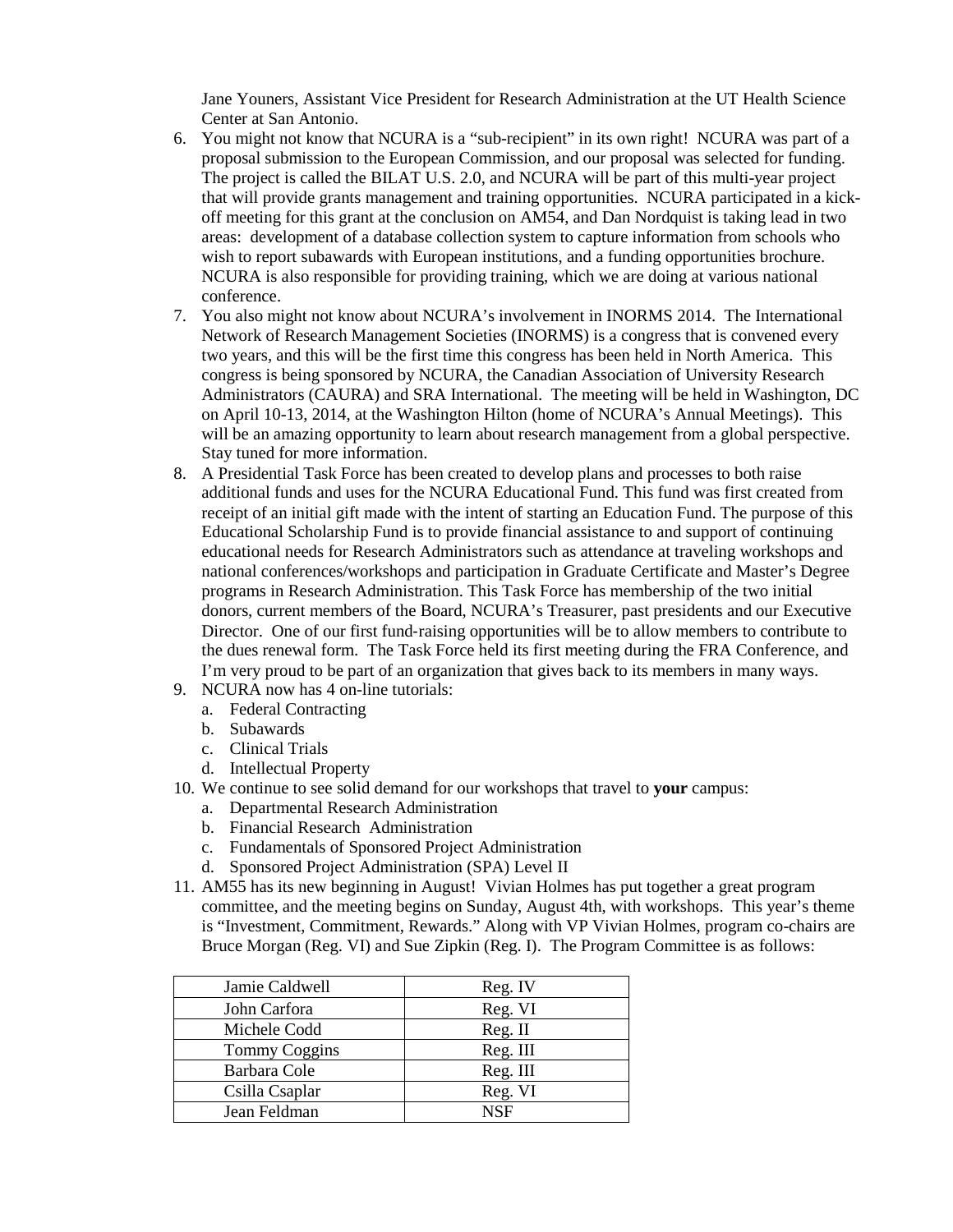| <b>Judy Fredenberg</b> | Reg. VII        |
|------------------------|-----------------|
| Annika Glauner         | Int'l Region    |
| Joe Gindhart           | Reg. IV         |
| Louise Griffin         | Reg. I          |
| Cindy Hope             | Reg. III        |
| Toni Lawson            | Reg. II         |
| Kim Moreland           | Reg. IV         |
| Alex McKeown           | Reg. II         |
| Pamela Napier          | Reg. III        |
| Debbie Newton          | Reg. V          |
| <b>Heather Offhaus</b> | Reg. IV         |
| Jerry Pogatshnik       | Reg. III        |
| Craig Reynolds         | Reg. IV         |
| Robyn Remotigue        | Reg. III        |
| Cathy Snyder           | Reg. III        |
| Sam Westcott           | Reg. VI         |
| Tom Wilson             | Reg. IV         |
| Jim Wrenn              | <b>IT Works</b> |

Not only has this group put together a great program—the preliminary program was released April 2 there will be Camp NCURA for the kids, the Capitol Steps on Sunday and a Beach Party for the "bigger kids".

c. Nominating and Leadership Development: Tony Onofrietti reported on behalf of Kathi Delehoy.

The effort to identify, select and develop leaders and award recipients began in earnest in January 2013 when the NCURA office released the call for nominations. The Nomination and Leadership Development Committee (N&LDC) met by conference call and brainstormed the mechanics intended to encourage nominations for leadership positions and award recognition. Kathi arranged a conference call with NCURA Region VII leaders and they discussed a strategy for bringing forward individuals from our region who were interested in, or who had demonstrated the aptitude for, leadership positions at the National level as well as those who should be recognized for their contributions to the organization. We collectively worked to encourage the preparation of nomination materials. Nominations were due to NCURA in March 2013.

The N&LDC met in Washington, DC on April 11-12, 2013. Prior to the meeting, committee members reviewed nominations to ensure that the candidates met the qualifications for the positions/awards, ranked the candidates using a prescribed score sheet, and prepared for discussion at the face-to-face meeting. There were almost 40 nominations to be reviewed and scored. The quality of the candidates was impressive. NCURA is an organization made of individuals, and so many of those individuals are truly extraordinary. While the work of the committee was difficult, it also was really inspiring to see the level of effort being done by so many people within our membership. We discussed candidates and award recipients for the following positions/awards:

- •Vice President / President-elect
- •Secretary
- •Treasurer-elect
- •At Large Board Member (2 positions)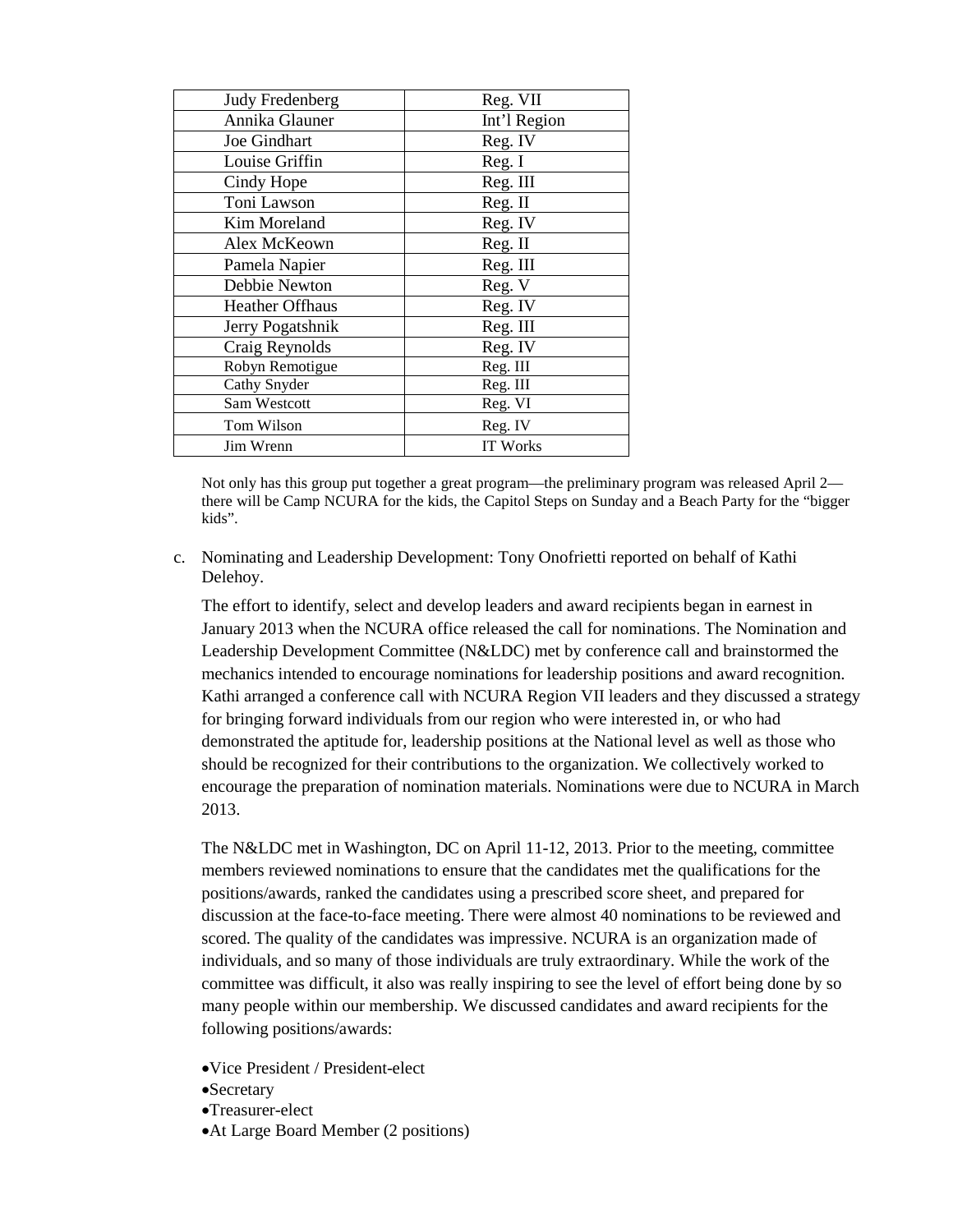- •Outstanding Achievement in Research Administration (up to 1 award given)
- •Distinguished Service Award (up to 5 awards given)
- •Joseph Carrabino Award (up to 1 award given)
- •Catherine Core Minority Travel Award (up to 4 awards given)

Input from the N&LDC is provided to the Board and becomes the basis for the election ballot and award dissemination.

In terms of future business, the N&LDC discussed the potential to further standardize and revise the tools available to the N&LDC members to review nominations and applications received for offices and awards. We discussed exploring additional volunteer opportunities to offer including the possibility of outlining a volunteer "path" in consultation with the Professional Development Committee. The potential to create new awards (e.g., teaching excellence for traveling faculty) and continued improvement of current processes are ongoing topics of interest. The N&LDC will not be convening at this year's Annual Meeting.

Kathi thanked the membership for the opportunity to serve on the N&LDC. Any questions or concerns can be directed to Kathi.

- 6. Travel Awards: Marjorie Townsend reported that there were two recipients of travel awards to the national meeting – Kelly Hall from Arizona State University and Natalie Buys from the University of Colorado at Denver. Marj thanked Elizabeth Sexton for her assistance with the travel award nominations and selection process.
- 7. Volunteers: Sandra Logue, Volunteer Coordinator recognized Elizabeth Sexton for her assistance in volunteer coordination and for accepting the appointment as incoming Volunteer Coordinator. The standing committee was great for the regional meeting, but dropped off for the national meeting. Sandra indicated the need for a core group of volunteer committee members to help out regardless of meeting location, and that continuity would benefit the region. She pointed out that volunteering is important piece of professional development for our personal benefit as well as the region's benefit. She announced the Buddy Program has evolved to the Colleague Connection, which will be conducted with Region VI. The Colleague Connection will be a low-scale mentoring program – mentors/colleagues from either region may participate. Expect email blasts from Sandra or Elizabeth to connect new and veteran members.
- 8. Old Business
	- a. Regional Meeting 5-year Rotation Schedule: Referencing item #7 in the 2013 Phoenix meeting minutes, Tony reporting that the motion to change to a 5 year rotation, with two meetings in Region VI, two meetings in Region VII, and one meeting in Hawaii, was passed at the Phoenix Business meeting. Dianne Horrocks pointed out that the Hawaii meeting and a Region VI meeting would be back to back; Tony Onofrietti indicated that the Hawaii meeting would be considered "stand alone". Dianne asked who made the decision; Tony responded that the motion and vote was recorded in the minutes and that the discussion had been initiated a month prior through emails and member surveys. Elizabeth Sexton asked how the Hawaii meeting would be split; Lisa Jordan responded that the finances would be managed in the same fashion as other regional meetings (the region in which the meeting is located manages the financial aspects of the meeting), and Tony indicated that because of the greater workload Hawaii meetings present, those efforts would be more equally shared. Deb Murphy requested a clarification of the schedule (see attached).
	- b. By-Laws and Administrative Policies: Tony Onofrietti reporting that an Ad Hoc committee will be established to review and amend the by-laws and administrative polices to clarify the election procedures, remove the constraint of holding the regional meeting in the first six months of the calendar year, establish administrative policies and the procedure to vote for meeting site selection. The Ad Hoc committee will review existing documents and draft revisions for review by the Chair and regional membership. If you are interested in participating, please contact Tony.